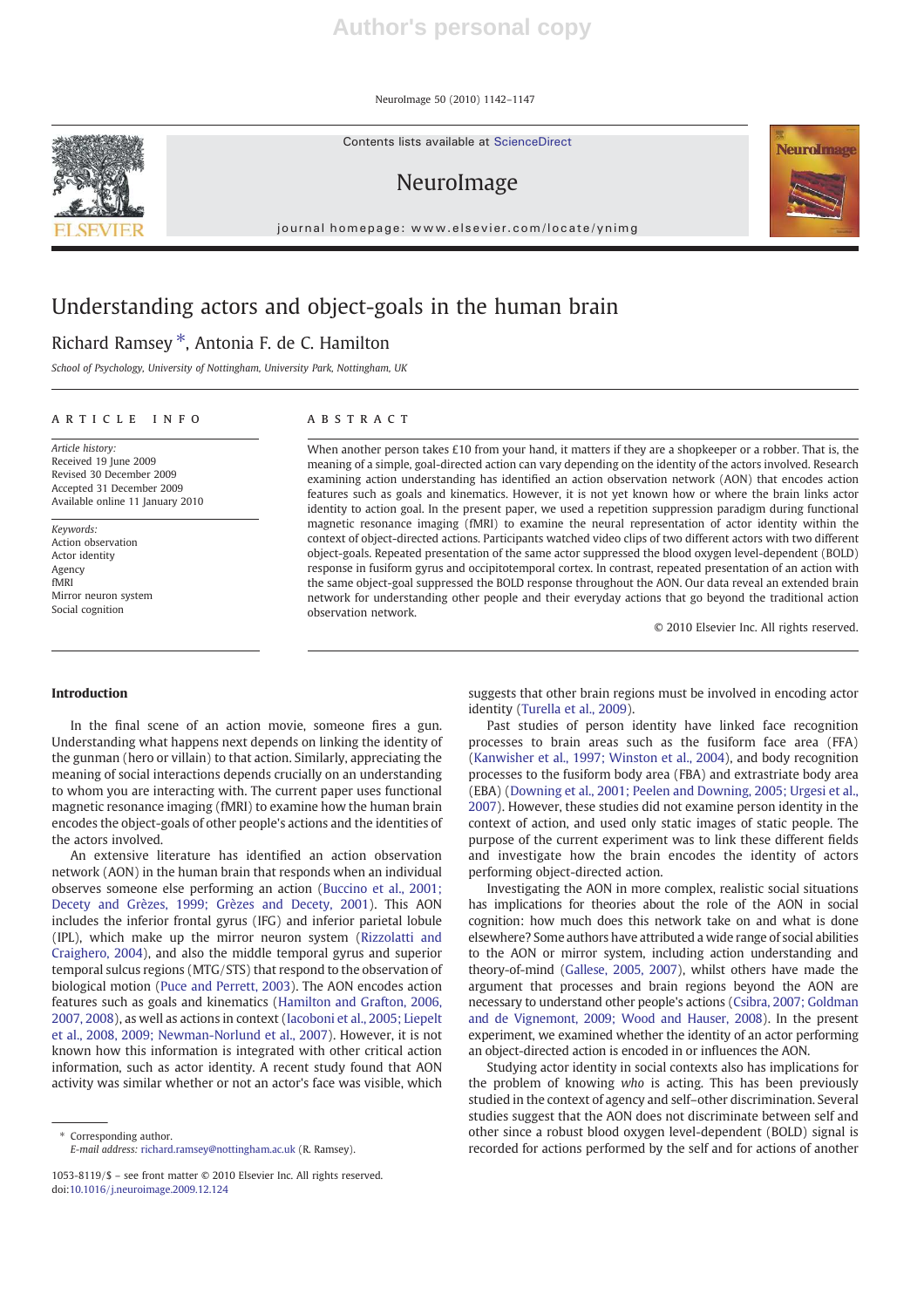R. Ramsey, A.F. de C. Hamilton / NeuroImage 50 (2010) 1142–1147 1143

human (Etzel et al., 2008; Gazzola and Keysers, 2009; Grèzes and Decety, 2001) or robot (Gazzola et al., 2007). These results led Georgieff and Jeannerod (1998) to posit the problem of who—how does the brain represent who is acting? Neuroscientific investigations have examined how self-agency is represented in the brain, with numerous brain regions implicated (David et al., 2006; Farrer and Frith, 2002; Fink et al., 1999; Ruby and Decety, 2001). However, in social situations the problem of who is broader than just discriminating between self and other; distinguishing between other and other is often critical. The current paper provides an initial attempt to address this problem.

We use an established repetition suppression (RS) paradigm to investigate the brain regions encoding actor identity and action goal (as defined by the object grasped). Participants watched video clips of two different actors with two different object-goals, arranged in an RS design during fMRI. RS is grounded on the principle that the presentation of a repeated stimulus will result in a reduced BOLD response in brain regions that encode that stimulus (Grill-Spector and Malach, 2001). Consistent with previous work, we predicted RS for object-goal in aIPS and the wider AON (Hamilton and Grafton, 2006, 2007). In addition, if actor identity is also encoded within the AON we expected RS for actor within this network of regions. Alternatively, if actor identity is encoded outside the AON, then RS for actor will be seen in face- and body-identity regions located in fusiform gyrus (FFA, FBA) and occipitotemporal cortex (EBA) (Downing et al., 2001; Kanwisher et al., 1997; Peelen and Downing, 2005).

#### Materials and methods

Twenty-five participants (8 male, mean age 24 years, one lefthanded) gave their informed consent to complete the experiment in accord with the local ethics board. One participant was excluded due to excessive head movement. During fMRI scanning, participants viewed sets of movies separated by a blank screen. Each movie comprised a pair of same-sex actors, one of whom would step forward and take one of two objects (a tool or a food) from a table (Fig. 1). Movie clips were presented in sets of 9, pseudorandomly ordered to obtain RS for actor and object-goal in a one-back RS design. Each set began with a 'new' movie followed by 8 movies, each defined in relation to the previous movie as either novel Actor-novel Object-Goal (nAnO-G), repeated Actor-novel Object-Goal (rAnO-G), novel Actorrepeated Object-Goal (nArO-G), or repeated Actor-repeated Object-Goal (rArO-G). Movie clip durations ranged from 5 to 8 s according to the natural length of the event, but were constant within each set. After the set, participants answered an unpredictable yes–no question about the content of the last movie in order to keep participants attentive during scanning. Questions covered all aspects of the observed videos and instructions were simply to watch the movies and answer the question with a button press. Each participant completed 4 functional runs with 8 sets of movies in each run giving 256 RS trials, which evenly filled a  $2 \times 2$  factorial design for actor and object-goals, novel and repeated (Fig. 1). Six different pairs of actors, whom participants did not know, and twelve different tool-food pairs of objects were presented over the four runs. All stimuli were presented with Cogent running under Matlab 6.5 permitting synchronisation with the scanner and accurate timing of stimuli presentation.

The experiment was performed in a 3 T Phillips Achieva scanner using an 8 channel-phased array head coil with 40 slices per TR (3 mm thickness); TR: 2500 ms; TE: 40 ms; flip angle: 80°; field of view: 19.2 cm, matrix:  $64 \times 64$ . For each functional run 240 images were collected and stored. Data were realigned, unwarped and normalised to the MNI template with a resolution of  $2 \times 2 \times 2$  mm using SPM2 software. A design matrix was fitted for each subject with one regressor for each trial type (nAnO-G, rAnO-G, nArO-G, rArO-G, new and question) in each set of movies. Each trial was modelled as a boxcar with the duration of that movie convolved with the standard



Fig. 1. Stimuli and experimental setup. The left side shows five movies from a typical sequence viewed by participants. Each movie sequence began with a new movie followed by 8 experimental clips. Movies were sequenced to achieve one-back repetition suppression for actor and object-goal. Therefore, each movie was defined with respect to the previous movie. For each experimental clip the observed actor and object-goal could be the same (repeated) or different (novel) with respect to the previous movie. In doing so, each clip fell evenly into a  $2 \times 2$  factorial design for actor and object-goal, novel and repeated (abbreviations are:  $n=$  novel,  $r=$  repeated,  $A=$  actor,  $OG=$  object-goal). Following a sequence, participants answered a yes–no question regarding the previous movie. The right side shows four scenes from one movie clip. An actor would step forward, take one of two objects (a tool or a food) and place it closer to them.

haemodynamic response function. To reduce the impact of movement artifacts each design matrix weighted every raw image according to its overall variability (Diedrichsen and Shadmehr, 2005). After estimation, 9 mm smoothing was applied to the beta images.

In order to localise brain regions showing RS for actor and RS for object-goal, we focussed our search volume onto a priori regions of interest, which included the AON and person identity areas. To do so, we used an anatomical mask made of overlapping 20 mm diameter spheres that covered bilateral IFG, IPL, and posterior temporal brain regions, which included STS, MTG, fusiform gyrus and occipitotemporal cortex (Cross et al., 2009). Spheres were centred in both hemispheres but coordinates are only reported for the left hemi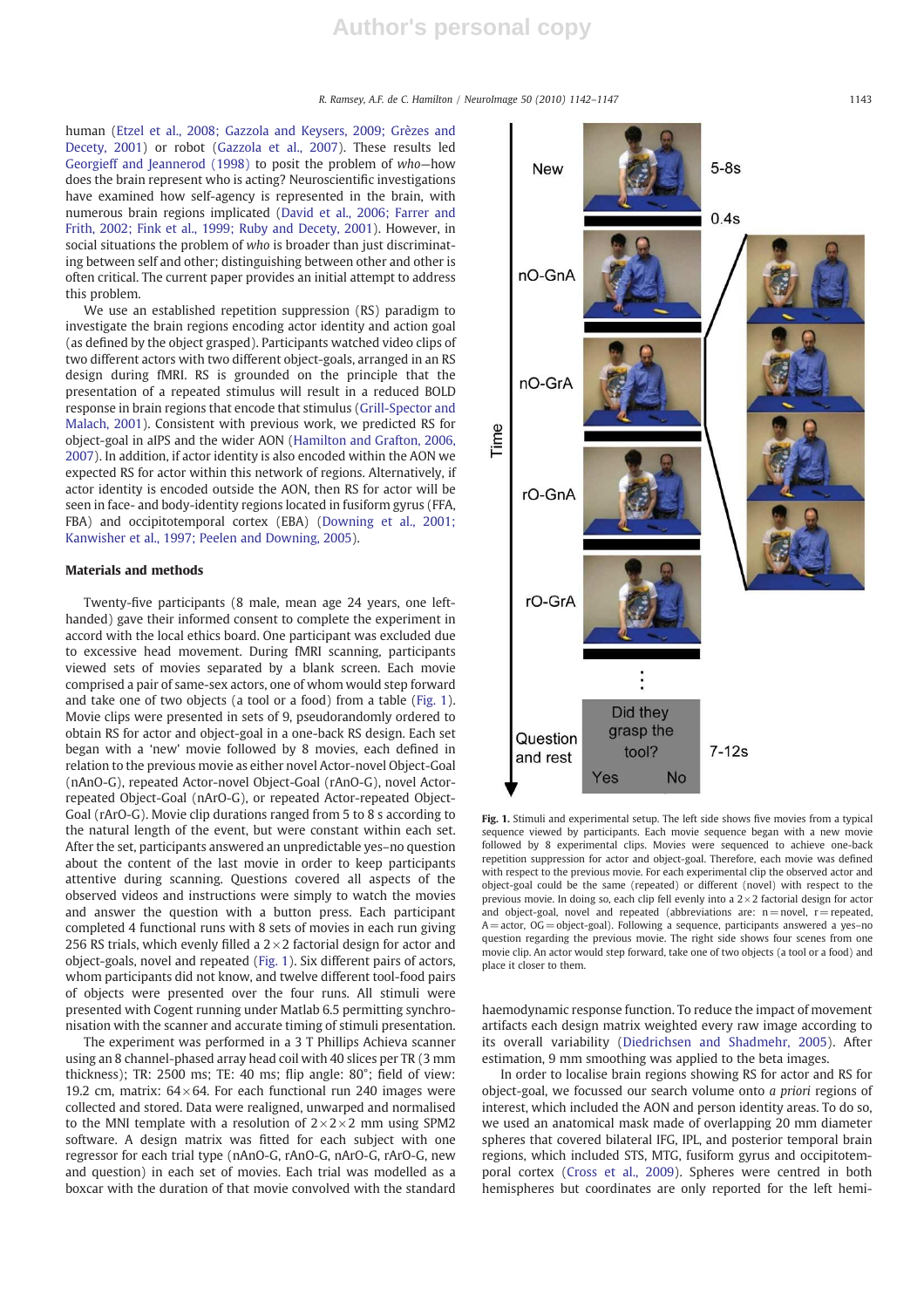1144 R. Ramsey, A.F. de C. Hamilton / NeuroImage 50 (2010) 1142–1147

#### Table 1

Brain regions showing RS for actor and RS for object-goal.

| Region                                 | Number of<br>voxels | T    | P cluster<br>corrected | Montreal<br>Neurological<br>Institute<br>coordinates |                |               |
|----------------------------------------|---------------------|------|------------------------|------------------------------------------------------|----------------|---------------|
|                                        |                     |      |                        | $\chi$                                               | y              | Z             |
| Actor                                  |                     |      |                        |                                                      |                |               |
| Right fusiform gyrus                   | 1288                | 6.21 | < 0.001                | 36                                                   | $-68$          | $-14$         |
| extending into                         |                     |      |                        | 34<br>52                                             | $-48$          | $-22$<br>$-4$ |
| occipitotemporal<br>cortex (EBA)       |                     |      |                        |                                                      | $-82$          |               |
| Left posterior fusiform                | 697                 | 4.39 | 0.006                  | $-44$                                                | $-80$          | $-18$         |
| gyrus extending                        |                     |      |                        | $-52$                                                | $-82$          | $\Omega$      |
| into occipitotemporal                  |                     |      |                        | $-42$                                                | $-90$          | $\Omega$      |
| cortex (EBA)                           |                     |      |                        |                                                      |                |               |
| Object-goal: main effect               |                     |      |                        |                                                      |                |               |
| Left inferior/middle                   | 1268                | 4.53 | 0.001                  | $-42$                                                | $-60$          | $-6$          |
| temporal gyrus                         |                     |      |                        | $-50$                                                | $-66$          | $-16$         |
|                                        |                     |      |                        | $-54$                                                | $-50$          | $-26$         |
| Left inferior frontal gyrus            | 544                 | 4.31 | 0.042                  | $-46$<br>$-38$                                       | 8<br>8         | 22<br>30      |
|                                        |                     |      |                        |                                                      |                |               |
| Object-goal: simple effect             |                     |      |                        |                                                      |                |               |
| Right intraparietal sulcus             | 722                 | 4.89 | 0.008                  | 36                                                   | $-44$          | 50            |
|                                        |                     |      |                        | 36                                                   | $-30$          | 40            |
|                                        |                     |      |                        | 36                                                   | $-12$          | 58            |
| Left inferior/middle<br>temporal gyrus | 1355                | 4.78 | < 0.001                | $-40$<br>$-34$                                       | $-58$<br>$-60$ | $-6$<br>$-14$ |
|                                        |                     |      |                        | $-46$                                                | $-54$          | $-12$         |
|                                        |                     |      |                        |                                                      |                |               |

Note. Only regions surviving a voxel-level threshold of  $p<0.005$  and 50 voxels and a cluster-corrected level threshold of  $p<0.05$  are reported. Subpeaks more than 8 mm from the main peak in each cluster are listed. Abbreviations: EBA, extrastriate body area.

sphere. The IFG/premotor cortex ( $x=-44$ ,  $y=8$ ,  $z=-3$ ;  $x=-44$ ,  $y=9$ ,  $z=18$ ;  $x=-44$ ,  $y=-3$ ,  $z=30$ ) and IPL ( $x=-44$ ,  $y=-42$ ,  $z= 39$ ;  $x=-47$ ,  $y=-42$ ,  $z= 35$ ) coordinates were taken from the meta-analysis by Grèzes and Decety (2001), and the temporal region coordinates ( $x=-54$ ,  $y=-47$ ,  $z=11$ ;  $x=-57$ ,  $y=-50$ ,  $z=16$ ) were based on the works of Pelphrey et al. (2004) and Iacoboni et al. (2005) (for more details, see Cross et al., 2009). Subsequently, only voxels within this mask were used in data analysis. Contrasts for the main effect of Actor (novel>repeated) and Object-Goal (novel>repeated) were calculated across all movies. For comparison with previous research that did not manipulate actor (Hamilton and Grafton, 2006, 2007, 2008), the simple effect of Object-Goal was calculated across movies where the actor did not vary ( $rAnO-G\geq rArO-$ G). Contrast images for all participants were taken to the second level for random effects analysis. Correction for multiple comparisons was performed at the cluster level (Friston et al., 1994) by applying an uncorrected voxel-level threshold of  $p<0.005$  and 50 voxels, and then a cluster-level correction of  $p<0.05$ . Brain regions that survived the cluster-corrected threshold for RS for actor and RS for object-goal are reported in Table 1.

#### Results

Two brain regions showed RS for actor, bilaterally: fusiform gyrus and occipitotemporal cortex/EBA (Table 1). In Fig. 2 the pattern of response in bilateral fusiform gyrus and EBA is depicted with parameter estimate plots showing that irrespective of object-goal, the response to a novel actor was suppressed when the identical actor performed the task a second time.

RS for object-goal was found in two brain regions: left inferior/ middle temporal gyrus (I/MTG) and left IFG (Table 1). In Fig. 3A the pattern of response in both regions is depicted with parameter estimate plots showing that irrespective of actor, the response to a novel object-goal was suppressed when the identical object-goal was performed for a second time. For comparison with previous results (Hamilton and Grafton, 2006), the simple effect of RS for object-goal (with no change in actor:  $rAnO-G > rArO-G$ ) was calculated and RS was found in two regions: left I/MTG and right intraparietal suclus (IPS) (Fig. 3B). There were no interactions between RS for actor and RS for object-goal at the corrected significance level.

#### Discussion

Our results demonstrate that the observation of the same actor repeatedly performing an object-directed action suppresses the BOLD response in fusiform gyrus and occipitotemporal cortex, whilst observation of a novel actor performing the action results in a release from suppression in this region. In contrast, brain regions within the AON (IFG, IPL and MTG) showed RS for the object-goal of the performed action. These findings have important implications for theories of how we understand other people's actions.



Fig. 2. Brain regions showing RS for actor. Significant suppression ( $p<0.05$  corrected,  $t>2.81$ ) was seen for repeated actor (grey bars) compared to novel actor (black bars) in bilateral fusiform gyrus and extrastriate body area. Parameter estimates (SPM betas) are plotted for each region (abbreviations are: n = novel, r = repeated, A = actor, OG = object-goal).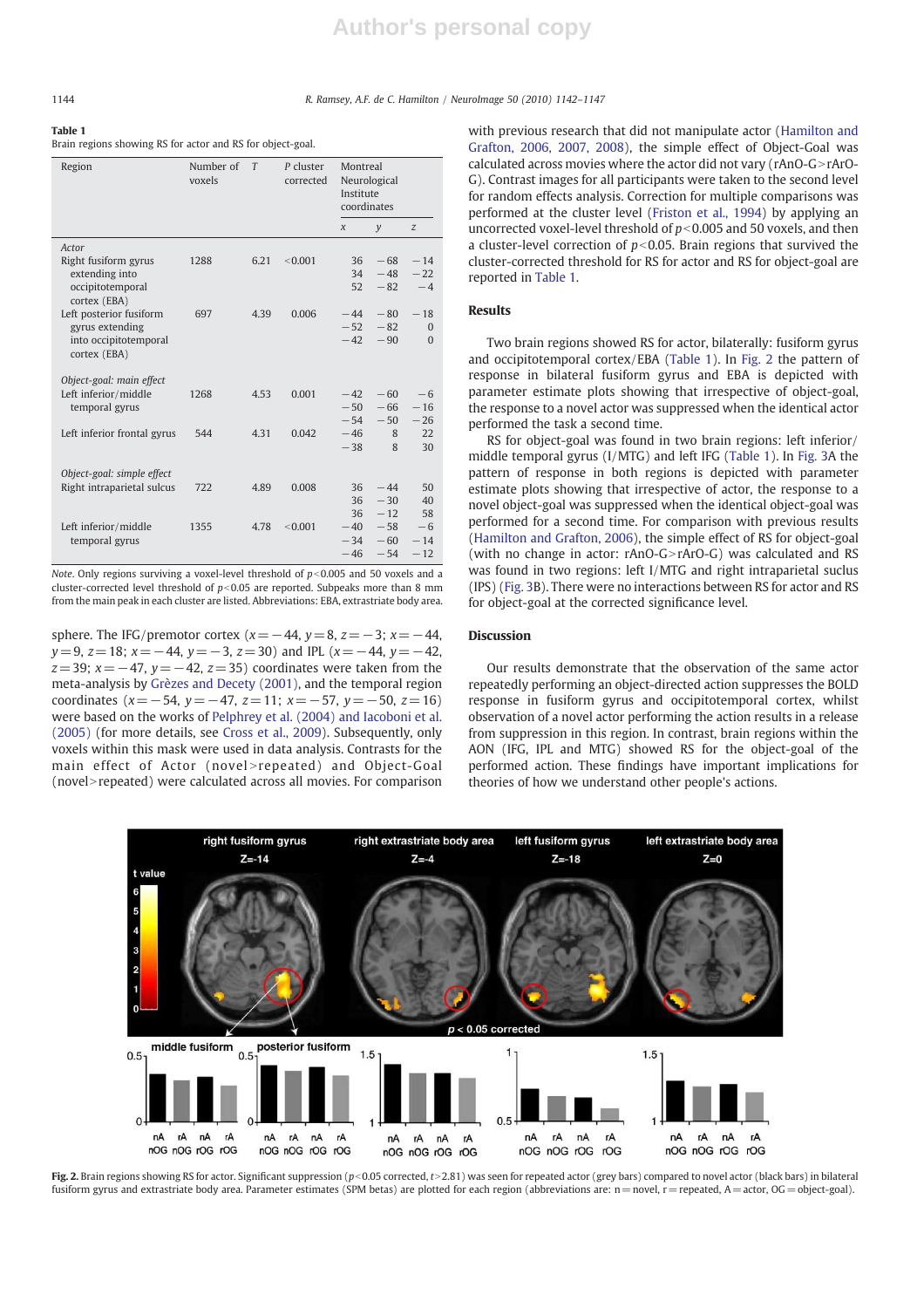R. Ramsey, A.F. de C. Hamilton / NeuroImage 50 (2010) 1142–1147 1145



Fig. 3. Brain regions showing RS for object-goal. (A) Brain regions showing the main effect of RS for object-goal (nOG>rOG). Significant suppression (p<0.05 corrected, t>2.81) was seen for repeated goals (grey bars) compared to novel goals (black bars) in left inferior temporal gyrus and left inferior frontal gyrus. (B) Brain regions showing the simple effect of RS for object-goal (rAnO-G>rArO-G). Significant suppression (p<0.05 corrected, t>2.81) was seen for repeated goals (grey bars) compared to novel goals (black bars) in left inferior temporal gyrus and right intraparietal sulcus. Parameter estimates (SPM betas) are plotted for each region (abbreviations are: n = novel, r = repeated, A = actor, OG = object-goal).

#### Actor identity

Our study is the first investigation of the brain systems that encode the identity of an actor performing an object-directed action. We find evidence of RS for actor identity in fusiform and occipitotemporal brain regions, which have previously been shown to respond selectively to faces, bodies and body parts (Downing et al., 2001; Kanwisher et al., 1997; Peelen and Downing, 2005). Although we did not functionally localise face and body regions, the peak coordinates of our RS for actor findings correspond closely with previous work that localised FFA (Kanwisher et al., 1997), FBA (Peelen and Downing, 2005) and EBA (Downing et al., 2001) (see Table 1). Therefore, we are confident that these responses reflect person identity processes. These data develop our understanding of the functional processes that occur in brain regions that encode person identity. Previous work most commonly studied person identity regions, such as FFA, FBA and EBA with static images of motionless people. Our data suggest that similar person identity regions are also recruited in more social and dynamic contexts; they distinguish between two intentional agents who are acting in a goal-directed fashion. This demonstrates that regions beyond the traditional AON are critical in understanding actions that occur in everyday social situations.

The absence of RS for actor within the AON, even at lenient statistical thresholds, suggests that the AON is less sensitive to actor identity than fusiform and occipitotemporal brain regions. However, there was a simple effect of object-goal in right IPS when actor was held constant but not a main effect of object-goal. A main effect would demonstrate object-goal encoding independent of actor. This pattern of results hints at a subtle sensitivity to actor in right IPS, but to positively confirm this, an interaction between RS for actor and RS for goal is needed. Such an interaction was not found, even at lower statistical thresholds. Thus, the current dataset does not provide any clear evidence for actor encoding within the AON. Rather, our data suggest that a brain network outside of the AON processes actorrelated features of observed actions, which complement other action features that are processed within the AON. Further research will be needed to investigate possible interactions between actor identity and object-goals, within and beyond the AON.

The finding that, at most, there is only a subtle sensitivity to actor identity in the AON is consistent with recent evidence that showed the AON responds similarly to observed actions whether or not the actor's face is seen, suggesting that other brain regions encode actor identity (Turella et al., 2009). In addition, IPL and IFG regions in human and monkey give similar responses when an action is performed by self or other, further suggesting the AON to be agent-neutral (Etzel et al., 2008; Fogassi et al., 2005; Gallese et al., 1996; Gazzola and Keysers, 2009; Grèzes and Decety, 2001). By contrast, other datasets show dissimilar responses throughout the AON for tasks involving self–other distinctions (Dinstein et al., 2007; Schütz-Bosbach et al., 2009; Schütz-Bosbach et al., 2006; Uddin et al., 2007; Uddin et al., 2005), which suggests the AON is involved in distinguishing self from other. Our data do not resolve this debate regarding self–other agency, but complement it by demonstrating that the AON shows minimal sensitivity to 'other– other' distinctions.

Thus, our data may have relevance for the problem of agency and understanding the who of a social situation. Previously, it has been suggested that a "who" system is needed to resolve the problem of agency (Georgieff and Jeannerod, 1998). Discussion of this "who" system has been limited to the problem of deciding if the agent is the self or somebody else (de Vignemont and Fourneret, 2004; Georgieff and Jeannerod, 1998; Jeannerod and Pacherie, 2004). Similarly, neuroscientific investigations of the problem of agency have focussed on the representation of self-agency in the brain (David et al., 2006; Farrer and Frith, 2002; Fink et al., 1999; Ruby and Decety, 2001), and numerous brain regions have been implicated. Data from the current experiment show that brain regions beyond the AON predominantly distinguish between two different 'others,' which suggests that a "who" system might also be needed for encoding the identity of different actors. Our results implicate fusiform and occipitotemporal brain regions in this critical process.

It has recently been shown that perception of unusual actions involves brain regions beyond the AON (Brass et al., 2007), suggesting limits to the social competence of this action network. Our data add to this idea and show that in order to distinguish between two different actors in a social scene, brain regions beyond the AON are involved. This is compatible with the hypothesis that the AON alone is not sufficient for the complete understanding of observed actions (Csibra, 2007; Wood and Hauser, 2008). Further, it supports the suggestion that different, although complementary, brain networks are involved in action understanding in social contexts (Keysers and Gazzola, 2007; Uddin et al., 2007).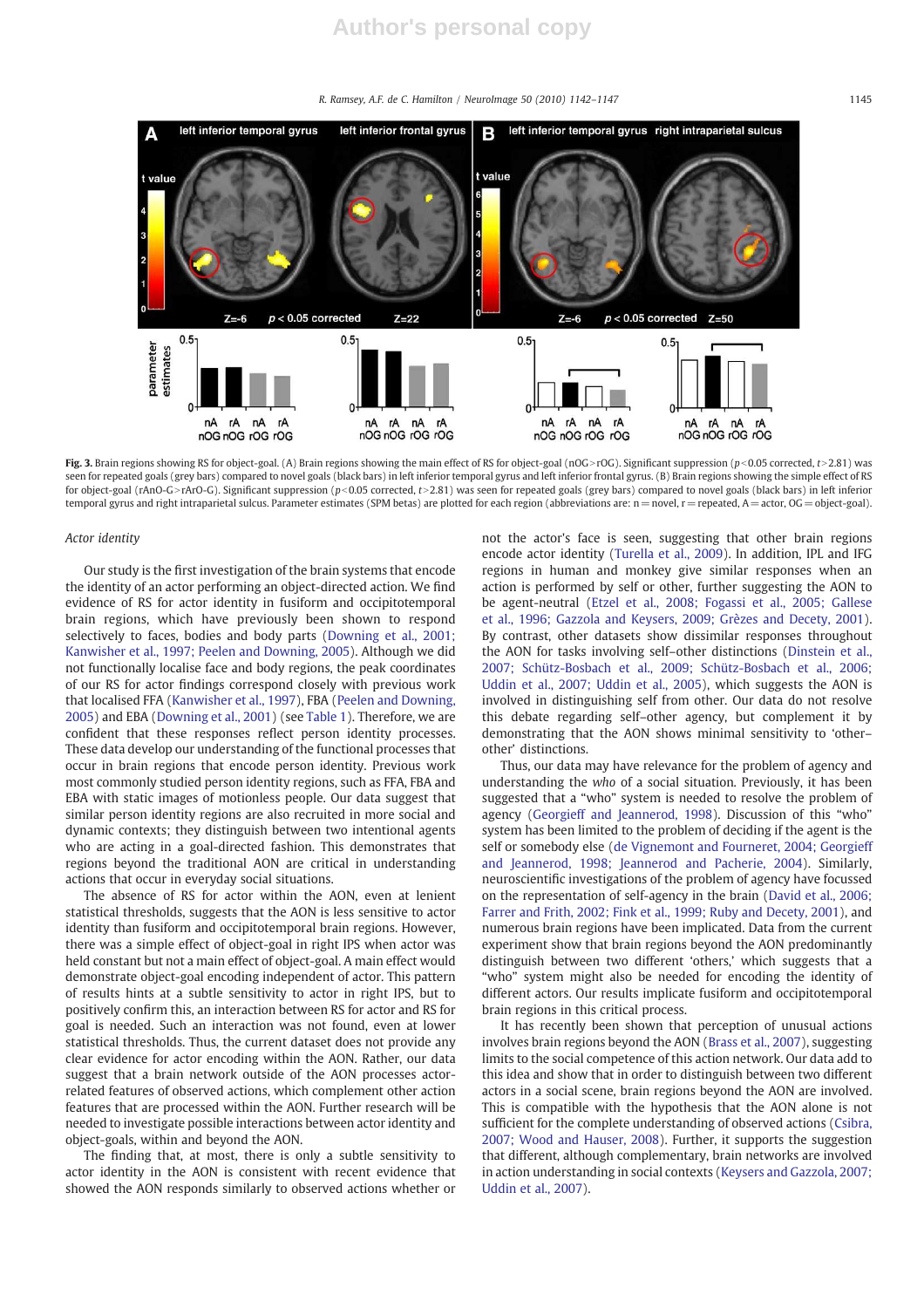#### 1146 R. Ramsey, A.F. de C. Hamilton / NeuroImage 50 (2010) 1142–1147

#### Action goals

The observation of an action with a repeated object-goal suppressed the BOLD response in IFG, IPS and I/MTG, regions that are part of the AON (Decety and Grèzes, 1999; Gazzola and Keysers, 2009; Grèzes and Decety, 2001; Rizzolatti and Craighero, 2004). These data add to the wealth of evidence that the AON is involved in understanding the goals of other people's actions. Previous RS studies localised the neural representation of simple object-goal-directed actions to the left aIPS (Hamilton and Grafton, 2006, 2007), whereas viewing more complex outcomes resulted in RS throughout the IPL and IFG (Hamilton and Grafton, 2008). Similarly, IFG has been shown to respond more to goal-directed actions than actions without an explicit goal (Koski et al., 2002) and to code actions in context (Iacoboni et al., 2005).

#### Limitations

In the movie stimuli for this study, each actor maintained a constant starting position and stepped forward to the table in the same way. This means actor identity co-varied with actor location and walking direction. As each actor stepped forward to the centre of the table before reaching and grasping the object, the kinematics of the reach and grasp were not impacted by the actor location. This experimental design was necessary to avoid change blindness for actor identity, since previous work has shown that it is often difficult to keep track of strangers over location changes (Simons and Levin, 1998). In addition, behavioural data show that participants find it hard to detect changes in actors when two unfamiliar individuals swap locations (Ramsey et al., in preparation). Given that our primary objective was to examine actor identity rather than change blindness, we had to maintain a constant actor starting location in the movie stimuli. However, if our results were to be explained by the observation of biological motion as actors approach the table (and not identity) then we would expect STS, a key biological motion region which responds robustly to the observation of walking people (Pelphrey et al., 2003), to be engaged. Instead, we found RS for actor in brain regions known to represent person identity (EBA and fusiform gyrus), which suggests that the actor walking direction did not substantially interfere with our results.

One further possible confound to our interpretation of these data concerns the focus of attention. Some might suggest that the sequence of novel and repeated stimuli may have engaged attention or task-switching mechanisms but we argue that this interpretation of the data is not convincing. Participants performed the same basic orienting task throughout the experiment (see Materials and methods), which rules out a task-switching account of the data. The spatial organisation of the scene and the objects was consistent between movies, which renders spatial or object-focussed attention mechanisms implausible explanations of the data. Prior studies using RS have shown that focussing participant's attention onto different aspects of the observed scene (i.e., object type, weight, location and grip type) did not influence RS (Hamilton and Grafton, 2007), which means that RS is distinct from visual attention. For these reasons, we argue that brain responses to novel and repeated actors and object-goals measured in the current study are not a consequence of more general attention or task-switching processes (Grafton, 2009).

#### Future directions

There are several ways in which this research could be expanded in the future. Our study used actors who were unknown to the participants and could be distinguished only by their physical features. But, understanding the meaning associated with who is acting often requires more than identifying only physical characteristics. For example, if the villain grabs the gun in the final scene of an action movie, your prediction of what will happen next draws on your knowledge of the character and motivation of that individual. Research has already shown that neurons in temporal regions respond to the perception of familiar individuals (Quiroga et al., 2005), whilst knowledge about the 'fairness' of other people modulates empathy-related brain responses (Singer et al., 2006).

All these factors are part of situating action understanding within a broader context, where an action is not just an isolated hand movement but is part of a socially relevant scene. Previous work on the role of context in action understanding has revealed effects within the AON. For example, right IFG shows stronger responses to actions in a scene than to isolated actions (Iacoboni et al., 2005), whilst IFG and IPL show larger responses in a non-imitative, complementary context than an imitative context (Newman-Norlund et al., 2007). Furthermore, Liepelt et al. (2009) showed that environmental constraints in a scene modulate responses of the AON. Specifically, they measured lateralised readiness potentials whilst participants prepared finger responses to the presentation of a static hand. They showed that motor-related readiness potential components were modulated when the observed hand had a mechanical clamp on the corresponding finger to the response finger. All these results reveal that the AON is not driven purely by the sight of hand actions, but that activation is often substantially modulated by the context within which these actions occur. Our results extend this position, showing that brain regions within and beyond the AON are involved in making sense of actions in the context of more than one actor. Future work investigating action context could explore how the brain represents action goals and actor identity when the character and motivation of other agents are known and contextually meaningful to the observed action (Frith and Frith, 2006).

Distinct, but complementary, representations of actor and of object-goal in the human brain are useful in interpreting social situations, but it may also be helpful to have some mechanism to 'bind' the representation of actor identity with the representation of action goal. This 'binding problem' is ubiquitous throughout perception and action representations (Hommel, 2004; Treisman, 1996; 1998; 1999), and rests on our ability to integrate information across time, space, attributes and ideas to produce a coherent understanding of our experiences (Treisman, 1999). In the current experiment, there was no significant interaction between actor and object-goal. Therefore, it remains an open question how or where the brain links actors to object-goals. RS research may find progress in pursuing interactive effects using methods that specifically aim to identify independent and shared processing between stimulus features (Drucker et al., 2009). In addition, the exact physiological mechanism underlying RS is still not well known (Grill-Spector et al., 2006) so further investigation is necessary to aid the interpretation of RS studies more generally.

#### Conclusion

The capacity to rapidly understand who is the perpetrator in goal-directed behaviour is an essential feature of human social cognition, but the problem of identifying actors and binding actors to actions has seldom been addressed in social cognition research. Our findings show that when observing goal-directed actions, actor identity is encoded in brain regions typically associated with faceand body-identity whilst object-directed action goals are encoded in the AON. This suggests that different, although complementary, brain networks process actor-related and object-goal-related aspects of observed actions. In doing so, these results support the hypothesis that understanding other people's everyday actions requires brain systems both within and beyond the AON (Csibra, 2007; Wood and Hauser, 2008).